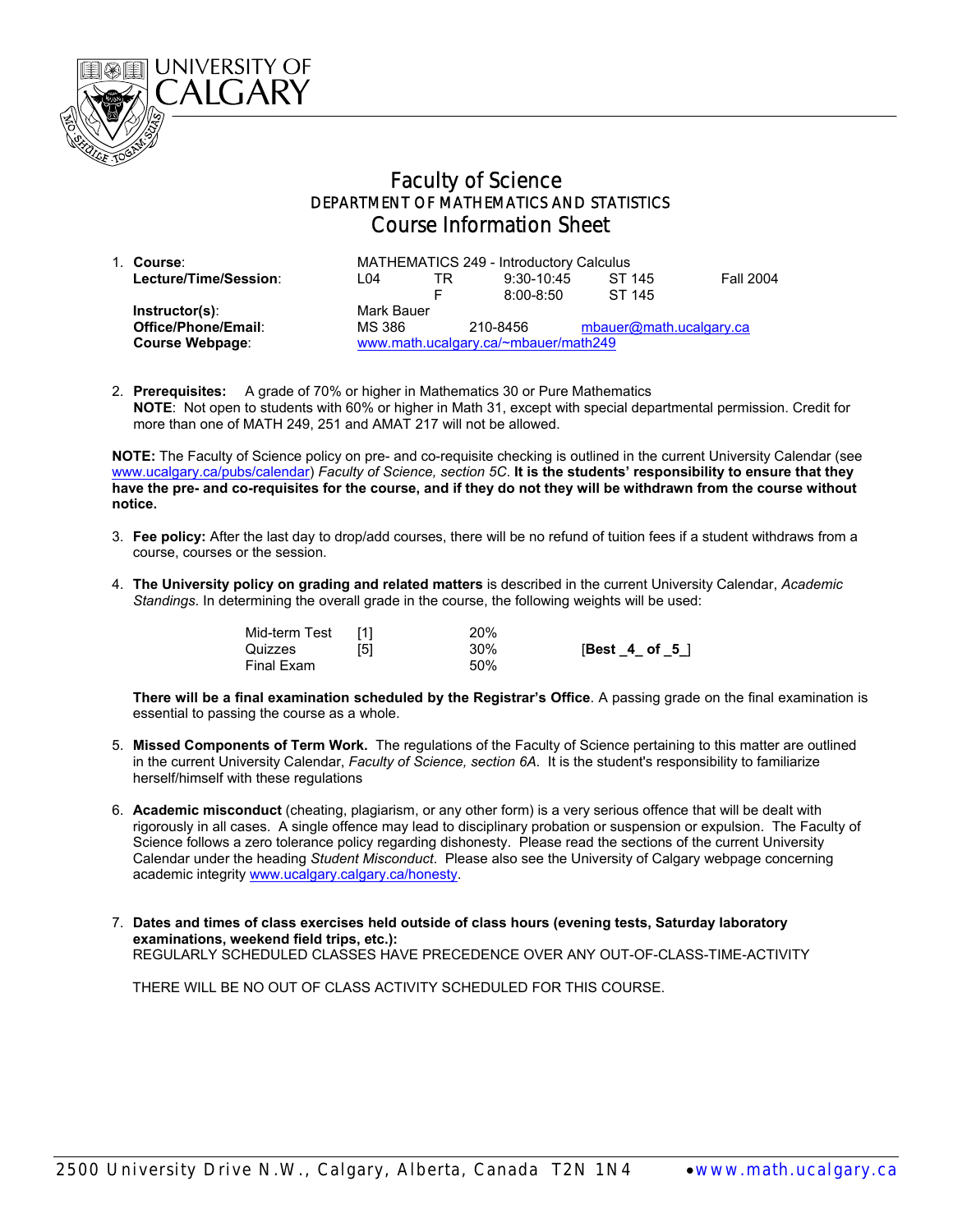8. **Text**: Calculus: Single Variable

**Author**: Robert A. Adams

- 9. There will be five quizzes, each of duration 35 minutes or less, administered during the Friday lectures of this class. There will be one mid-term test held in the lecture period on **Tuesday, October 26th**, and a two-hour final exam, scheduled by the Registrar. A passing grade on the final exam is necessary to pass the course.
- 10. Calculators **ARE NOT** permitted at quizzes, mid-term test, or the final exam.
- 11. In addition to the instruction provided by their lecturer and tutorial instructor, there is a continuous tutorial available where students may obtain individual help with questions about the course material and exercise problems. Faculty members and graduate students will be available in the continuous tutorial room to answer questions in a one-to-one fashion. The continuous tutorial is located in MS 365 and operates from 11:00-15:00 Mondays, Tuesdays, Wednesday, Thursdays and from 11:00-14:00 on Fridays.

There is also a free and optional course of review material for Calculus, called Calculus Connections, taught by Professor Elsabrouty. A copy of the schedule can be found at http://www.math.ucalgary.ca/files/courses/MATH249/F04/sup1/calculus%20connections%20schedule.pdf

You are encouraged to attend professor Elsabrouty's lectures to review any material which you do not feel you have mastered.

## 12. **SCUM**

The Society for Calgary Undergraduate Mathematics is located in MS337A. They sell exam packages, run final reviews, and can often assist with problems. The office is open from 10am to 3pm Monday-Friday, and you are welcome to drop by. They look forward to meeting you!

|           | T  | $\mathsf{R}$   | F  | <b>MATERIAL</b>         | <b>EXAMINATION</b>                    |
|-----------|----|----------------|----|-------------------------|---------------------------------------|
| September |    | 9              | 10 | P1, P2, P3              |                                       |
|           | 14 | 16             | 17 | P3, P4, P5, P6          |                                       |
|           | 21 | 23             | 24 | 1.1, 1.2, 1.3           | Sept. 24<br>Quiz 1: Review material   |
|           | 28 | 30             |    | 1.4, 2.1, 2.2           | Quiz 2 : Limits & Continuity          |
| October   |    |                | 1  |                         | Oct. 1<br>Quiz 2: Limits & Continuity |
|           | 5  | $\overline{7}$ | 8  | 2.3, 2.4, 2.5           |                                       |
|           | 12 | 14             | 15 | 2.6, 2.7 & 4.7, 2.8     | Oct. 15<br>Quiz 3: The Derivative     |
|           | 19 | 21             | 22 | 2.9, 2.11, 4.1          | Review for midterm                    |
|           | 26 | 28             | 29 | 3.1, 3.2, 3.3 (NO LABS) | October 26<br>Midterm (In Class)      |

## LECTURE SCHEDULE: